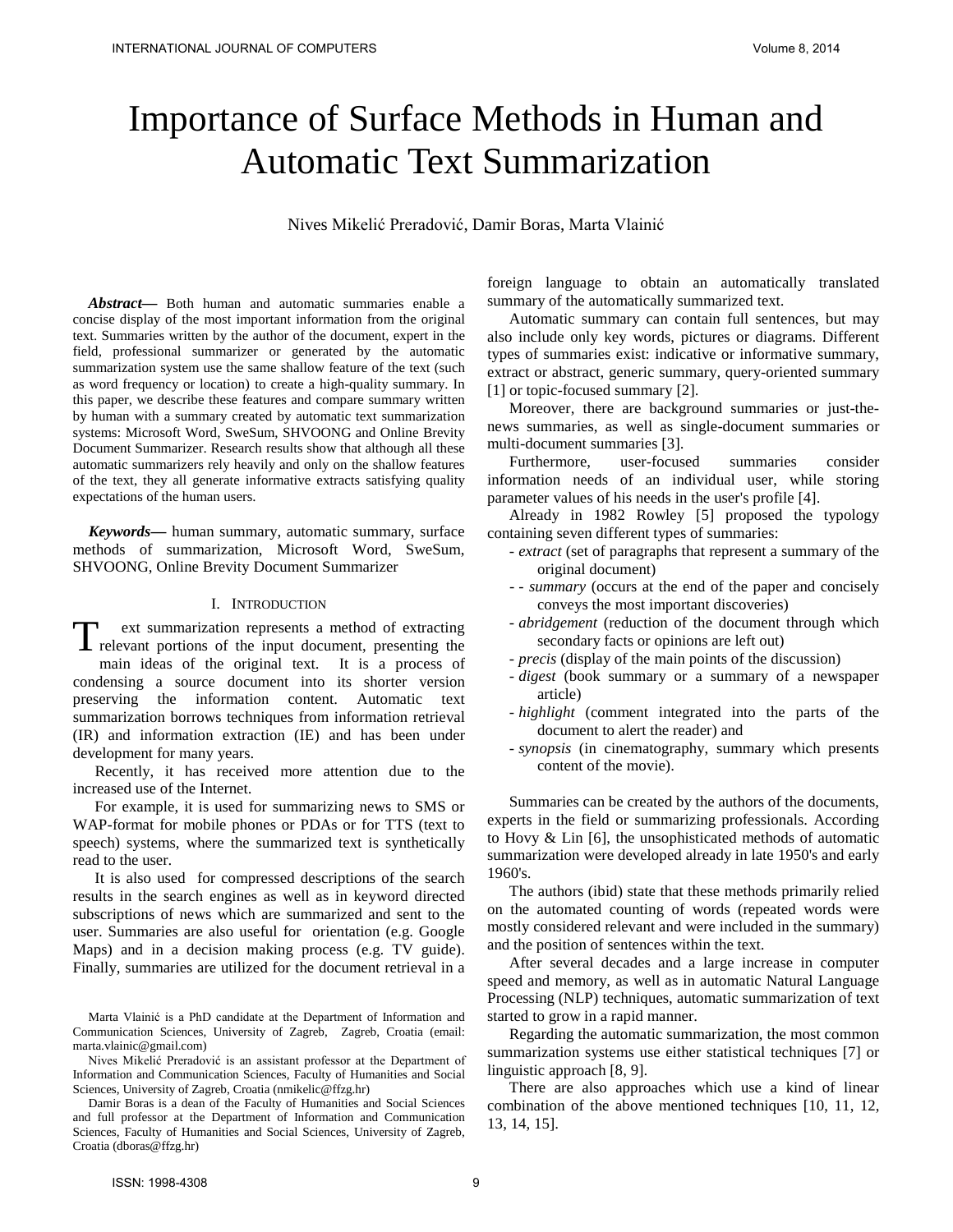Generally, automatic text summarization methods can be classified into three levels: surface methods, entity level and discourse level methods.

Surface level methods process the document source to locate the relevant sentences based on shallow text features, treating the most frequent words and the best positioned sentences as the most relevant.

On the other hand, entity level methods model semantic, syntactic and logical relations between entities in the text, trying to obtain the deep understanding of the text. Finally, the discourse level methods reffer to modeling of the global text structure, requiring a knowledge-rich approach to text processing.

Liu [16] proposes a framework for text summarization (Fig. 1), where the first phase encompasses the extraction of text segments using only the shallow text features resulting in a generic or query-specific summary, while the second phase consists of an intensive text analysis and language understanding process.



Fig 1. A Framework for Text Summarization

Surface level summarization methods were the most popular since the 1950's, relying on the frequency of words [17], sentence position, words in the title or to the presence of cue phrases in text [18].

The word frequency method (or keyword method) assigns a higher score to the sentences cointaning uncommon words (statistically salient terms), that appear frequently in the document (where frequency is larger than a certain threshold).

The keyword method used by Edmundson [18] assigns a score to each word in the text equal to its frequency, calculating the sentence score by summing the scores of words it contains.

The other keywod method used by Luhn [17] additionaly takes into account a relative position of the relevant words, specifying a maximum number of irrelevant words.

The method selects a range of words in a sentence with a relevant word at the beginning and at the end; the range must not containg more irrelevant words than the given threshold. The sentence score is calculated as a square of the number of relevant words divided by the total number of words in the range.

The sentence position method [18] assumes that the sentences which appear very early or very late in the source text and its sections tend to be more relevant.

Additionaly, the appearance of relevant sentences at the beginning and/or the end of the text depends on the genre of the source text. For example, in scientific articles, relevant information can be found in the specific sections of the document, such as the introductory part and conclusion, while the newspaper articles usually contain the most important information in the very beginning of the text.

It is generally believed that the title of the source text and the top two positions of the sentences are covering 60% of the document's subject matter. Therefore, the title method relies heavily on headings and subheadings of the source text, assigning a positive score to a sentence based on the occurrence of its words in the title or in one of the document's headings.

According to the Edmundson's research [18], the usefulness of words in titles and subtitles in the automatic summarization systems is statistically proven. Words in titles are considered relevant, as well as bolded words and phrases. Therefore, the summrization systems add points to the sentences containing them.

The cue method assumes the relevance of a sentence based on the presence of specific words and phrases that indicate either the positive relevance (bonus words) or the negative relevance of a sentence (stigma words).

The bonus words may be adjective comparatives, superlatives or expressions such as "it is important to note that", "in conclusion", etc.

The stigma words or phrases indicate that sentences containing them should be ranked lower and usually have the form of negations, anaphora or expressions such as "for example", "difficult", "impossible" and so on.

Apart from bonus and stigma words, the Cue method also distinguishes the null words (numbers, pronouns, prepositions, adjectives) that are considered irrelevant for the and do not influence the sentence score.

Entity level summarization methods [10, 19, 20, 21, 22, 23] model text entities and the semantic relationships between these entities.

The relations between entities are based on similarity, proximity and cohesion. Furthermore, similarity refers to words in the text that have similar stem (e.g. words *white* and *whiteness*), while proximity refers to the distance between the text units in which the entity occurs.

Cohesion refers to the connection between relevant units of text which contain entities strongly connected into a semantic structure. Connections between sections, sentences and phrases are made with the grammatical and lexical links.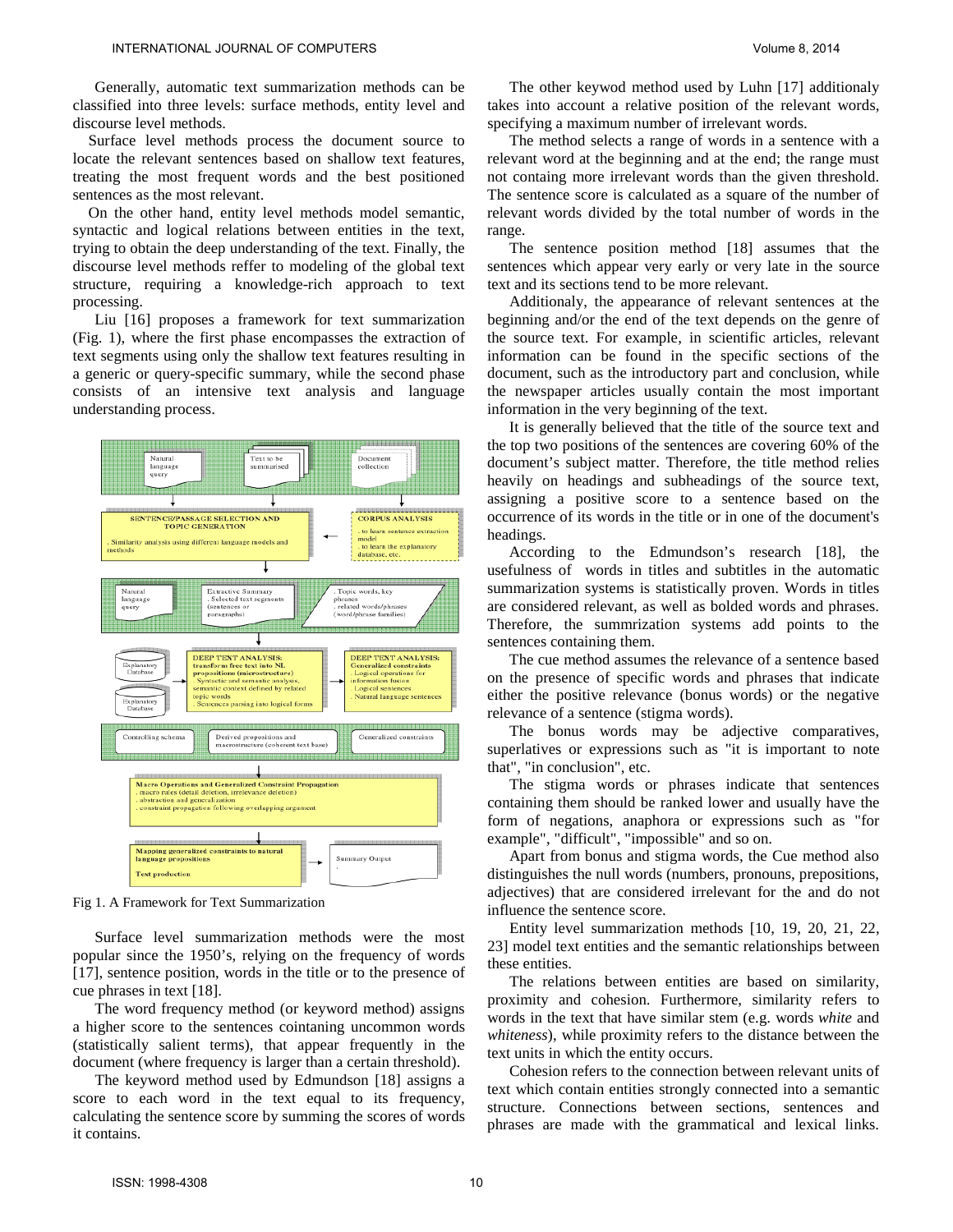Cohesion provides mechanical connections on the language level and ensures that the text makes sense as a whole.

Furthermore, the discourse level summarization methods [24, 25, 26] model the document's global structure and its relation to the communicative goals, taking into account the rhetorical structure of the text (argumentation and/or narrative structure).

Finally, the purpose of automatic text summarization is to provide concise and accurate content representation of the source document. Automatic text summarizers extract the most relevant information from the information source, summarizing them and constructing output according to the user's needs.

#### II. METHODOLOGY

Providing a quick overview of the document's content, summaries save time enabling a reader to easily decide which documents require his detailed attention. Along with human authors and summarization experts, automatic document summarizers are also able to create a high-quality summary.

In this paper, authors have compared some of the techniques used in both human and automatic summarization, such as using of the shallow text features, local context and heuristics. Regarding the shallow text features, both humans and automatic systems rely on the average word length, average sentence length and absolute number of words in the text.

As to the local context of the words and sentences, they both analyse the absolute and relative position of the sentences in the paragraph as well as paragraphs in text. Finally, regarding the heuristic features, they rely on number of words that start with an uppercase letter, number of words written in all-caps, number of date and time tokens, etc.

In this chapter we bring the results of the comparision of the automatically generated summary in Microsoft Word to the human summary of the source text, generated by authors. Additionaly, we have compared the four machine-generated summaries (created by Microsoft Word, SweSum, SHVOONG and Online Brevity Document Summarizer) respectively.

In this way, we have determined which surface methods were used by automatic text summarizers, whether created summaries show coherence, if they have maintained the cohesion and which of the summaries is of the best quality.

### III. COMPARISON OF THE HUMAN SUMMARY AND THE AUTOMATIC SUMMARIES

Microsoft Office Word Summarizer 2007 determines key points in a text by analyzing the document and assigning a score to each sentence (Fig. 2).

It assigns a higher score to sentences that contain words used frequently in the document.

User can then choose a percentage of the highest-scoring sentences to display in the summary and select whether to highlight the key points in a document, insert an executive summary or abstract at the top of a document, create a new document and put the summary there, or hide everything but the summary.



Fig. 2. Microsoft Office Word Summarizer 2007

SweSum [27] is a web-based text summarizer developed at the Royal Institute of Technology (KTH). It uses text extraction based on statistical and linguistic as well as heuristic methods to obtain text summarization and its domain is Swedish HTML-tagged newspaper text (Fig. 3).

| <b>SweSum - Automatic Text Summarizer by Martin Hassel and Hercules Dalianis</b><br><b>Localization, Interfaces and Swedish Pronominal Resolution by Martin Hassel</b> |                                                    |  |  |  |  |  |  |
|------------------------------------------------------------------------------------------------------------------------------------------------------------------------|----------------------------------------------------|--|--|--|--|--|--|
| Interface in other languages:<br>l ga isa                                                                                                                              | More options, please!                              |  |  |  |  |  |  |
| Please enter an apropriate URL adress and click on "Summarize".                                                                                                        |                                                    |  |  |  |  |  |  |
| http://swesum.nada.kth.se/BBCnews.htm                                                                                                                                  |                                                    |  |  |  |  |  |  |
| Keywords that may be important for the text.                                                                                                                           | Choose type of text Choose language of the text    |  |  |  |  |  |  |
|                                                                                                                                                                        | Newspaper -<br>English<br>$\overline{\phantom{a}}$ |  |  |  |  |  |  |
| Percent summarized from the original text: 30                                                                                                                          | $\frac{0}{0}$                                      |  |  |  |  |  |  |
| Print keywords and statistics V                                                                                                                                        |                                                    |  |  |  |  |  |  |
| Summarize                                                                                                                                                              |                                                    |  |  |  |  |  |  |
| Read more about Text Summarization                                                                                                                                     |                                                    |  |  |  |  |  |  |
| Comments to Hercules?                                                                                                                                                  |                                                    |  |  |  |  |  |  |
| $\boxtimes$ Comments to Martin?                                                                                                                                        |                                                    |  |  |  |  |  |  |
| C SweSum C 1999-2003 Euroling AB                                                                                                                                       |                                                    |  |  |  |  |  |  |
| ÷.<br>. .<br>$\sim$ $\sim$ $\sim$<br>$\sim$ $\sim$ $\sim$                                                                                                              |                                                    |  |  |  |  |  |  |

Fig. 3. SweSum Text Summarization system

Since the newspaper text contains the most relevant information at the very top and since newspaper text even tends to be written to be cuttable from the bottom, SweSum assigns a higher score to the sentences that belong to the beginning of the text.

It also utilizes several different topic identification schemes (the bold tag which is often used to emphasize contents and headings). Furthermore, it scores higher the sentences that contain keywords, where keyword is defined as an open class word with a high term frequency (tf).

SweSum is available for Swedish, Norwegian, Danish, Spanish, English, French and German. It has been evaluated and its performance for English, Danish, Norwegian and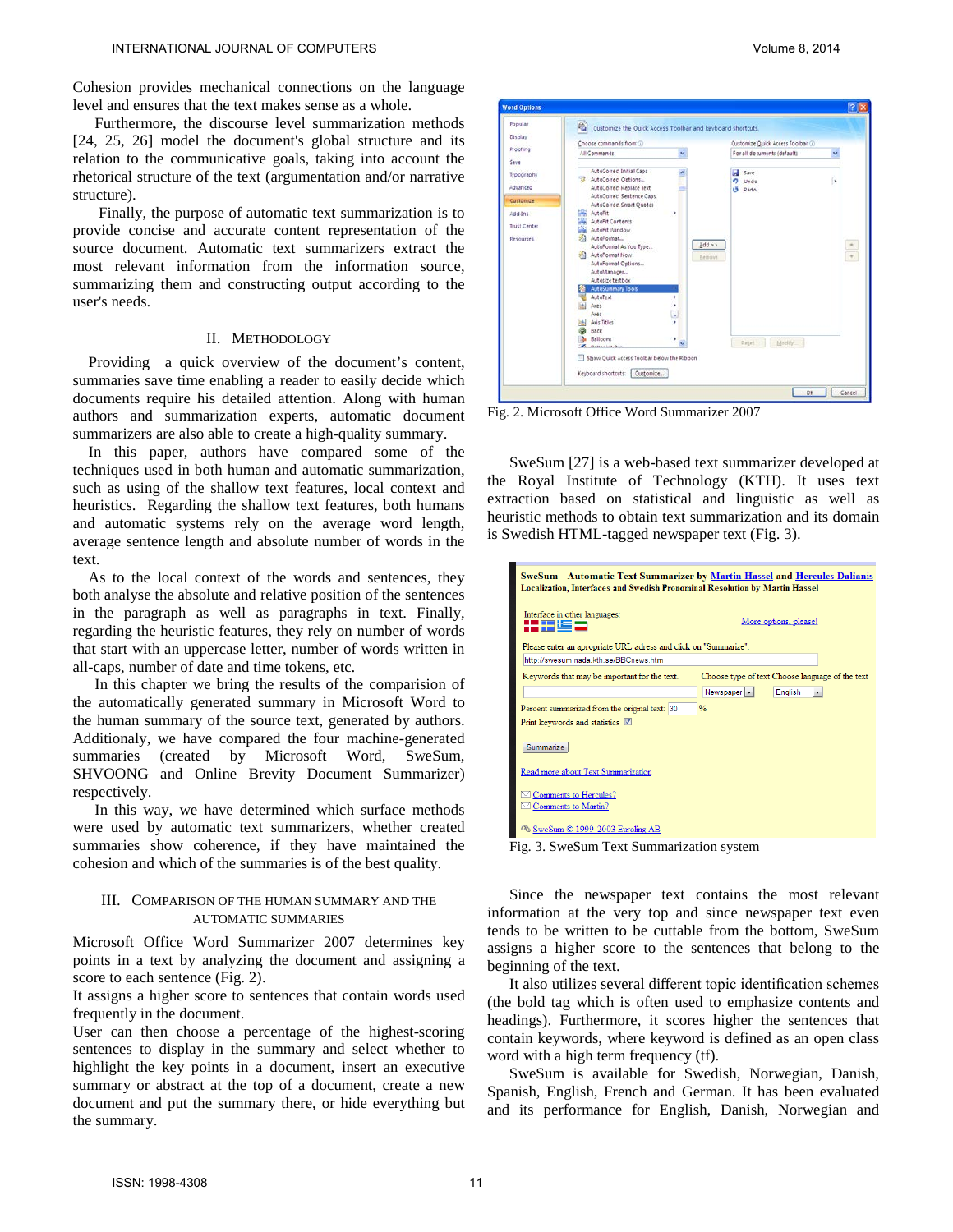Swedish is considered to be state-of-the-art. The French, German and Spanish versions are in the prototype states.

Online Brevity Document Summarizer [28] was developed by Lextek International Company that specializes in full-text search technologies and generation of the text summaries (Fig. 4).

Brevity generates document extracts of the desired length and can also be used to highlight key sentences or words in the document.

According to its designers, the key benefits of Brevity are: accurate generation of automated document summaries, quick determination of a document's content, highlighting of significant words and sentences in a document and discovery of the key parts of a document.



Fig. 4. Online Brevity Document Summarizer

Shvoong Summarizer [29] is a free summarizing tool which offers a quick summary of document's content in a clean manner, with the summarized portion highlighted or summarized (Fig. 5).

| <b>SHVOONG.com</b><br>The Global Source for Summaries & Reviews         | Sign up  | Sgn ts   Use +   Write & earn   Catagory | Languages |  |
|-------------------------------------------------------------------------|----------|------------------------------------------|-----------|--|
| Find summaries & reviews                                                | Search O |                                          |           |  |
|                                                                         |          |                                          |           |  |
| Paste text and click "Summarize" to extract the most relevant sentences |          |                                          |           |  |
|                                                                         |          |                                          |           |  |
|                                                                         |          |                                          |           |  |
|                                                                         |          |                                          |           |  |
|                                                                         |          |                                          |           |  |
|                                                                         |          |                                          |           |  |
|                                                                         |          |                                          |           |  |

Fig. 5. Shvoong Summarizer

All the automatically generated summaries are informative, just like the human summary made by the authors. After reading such an informative summary, the reader gets a glimpse into a piece of content, and is able to describe parts of the original text [6].

Furthermore, the summary created in Microsoft Word contains only general information. According to Hovy & Lin [6], this type of summary assumes the reader's weak background knowledge of the original text and therefore provides only general information from the source text.

The type of summary made by the human authors can be classified as just-the-news summary, since it provides only fresh news.

Human summarizers rely on the fact that their user possesses enough knowledge to interprete the information out of the context. Summaries generated by SweSum, SHVOONG and Online Brevity Document Summarizer can also be classified as just-the-news summaries.

While making the summary, authors used three types of reading techinques suggested by Cremmins [30].

In the first stage, authors read the original text looking for all the relevant information and focusing on the basic features of the text to be abstracted (search reading).

In the second stage, the authors created a first version of the summary by extracting important data, organizing it and reducing the relevant information into a coherent unit (creative reading).

In the third stage (called critical reading) authors have completed the summarization process, refining the completed summary htrough editing.

Although, according to a study conducted by Saggion & Lapalme [31], professional summarizers copy 11% of sentences from the source text without changes, every sentence in a human-made abstract was changed (i.e., eight sentences in the human abstract were completely redefined) as a result of the third stage.

According to Hovy  $\&$  Lin [6], a coherent summary is written in grammatical sentences which are fluently and logically connected. Hence, a good summary must possess cohesion (correlation of the text units in a semantic relationship), which is a driving factor of the text comprehension.

Authors (ibid) claim that incoherent summary tends to be fragmented and consists of parts of the text which are not found in grammatically correct sentences or aren't inserted into coherent paragraphs.

The summary created with the the Online Brevity Document Summarizer is fully coherent and cohesive (Table 1).

#### **Online Brevity Document Summary**

*In recent years, internet piracy or file sharing of copyrighted material has gained much popularity.* 

*It is a topic that has incessantly sparked debate and has even received global attention.* 

*Although on the surface the act of file sharing may seem harmless, it is far from it.* 

*Each year, film and record production companies as well as software and video game development companies suffer from billions of dollars in lost profits.* 

*This loss comes as a direct result of internet piracy.*

*Many agree that file sharing is unethical and consider it to be no different than downright theft.* 

*On the other hand, there are those that support file sharing and claim that their actions are easily justified and ethical.*

**Table 1. Online Brevity Document Summary**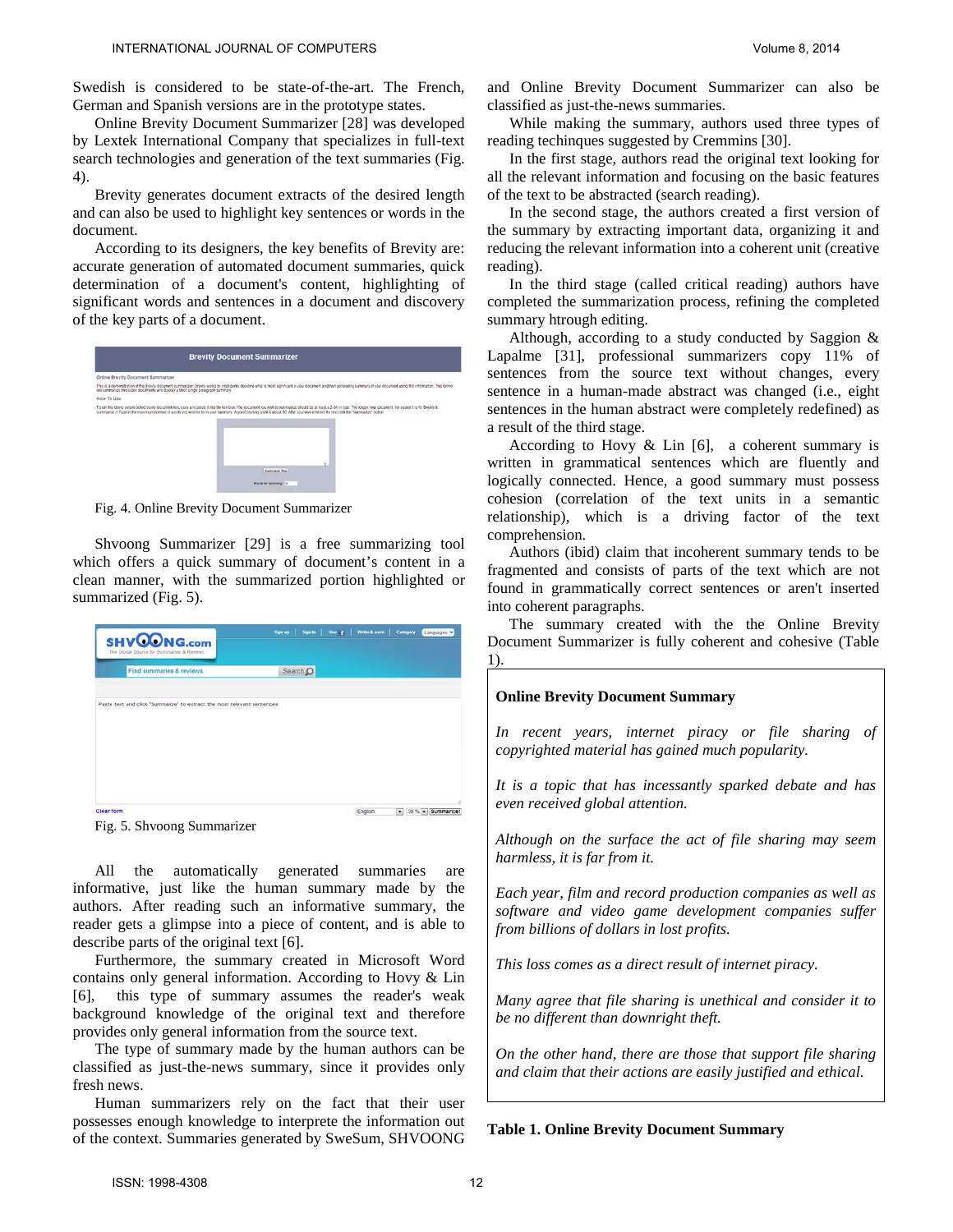The extract created in Microsoft Word is almost entirely coherent and the cohesion of the source text is maintained (Table 2).

The only sentence that stands out is the last one, undermining the coherence, since it does not belong to the summary.

## **Microsoft Word Summary**

*In recent years, internet piracy or "file sharing" of copyrighted material has gained much popularity.* 

*File sharing, put simply, is the process of making available and distributing files via the internet.* 

*The growth of file sharing on P2P networks and other file sharing methods can probably be attributed to the advances in audio compression in the mid 90's.*

*Today, file sharing and internet piracy has grown to new proportions.*

*Proponents of file sharing often suggest that information should be "free."* 

*Opponents of file sharing heavily criticize and question the ethics of those that support the aforementioned arguments.* 

*It is my personal opinion that file sharing is unethical.* 

*Contrary to the arguments of its proponents, file sharing is not a victimless crime.* 

*File sharing of copyrighted material is nothing more than anonymous theft, and like most, I consider theft unethical.* 

*File sharers do not possess such rights.* 

## **Table 2. Microsoft Word Summary**

The summaries generated by SweSum and SHVOONG are not entirely coherent, since they both contain two semantically redundant phrases, but they both maintained the cohesion (Table 3 and Table 4).

## **Swesum Summary**

*On the other hand, there are those that support file sharing and claim that their actions are easily justified and ethical.* 

*The growth of file sharing on P2P networks and other file sharing methods can probably be attributed to the advances in audio compression in the mid 90's.* 

*Shortly after this format became available, individuals around the world began "backing up" their music*  *collections and sharing these small MP3 files with friends.* 

*Today, file sharing and internet piracy has grown to new proportions.* 

*Thus, is the sharing of copyrighted files also illegal or should it be considered theft?* 

*Contrary to the arguments of its proponents, file sharing is not a victimless crime.* 

*File sharing of copyrighted material is nothing more than anonymous theft, and like most, I consider theft unethical.* 

*Clearly, internet piracy is a significant issue.*

## **Table 3. Swesum Summary**

## **SHVOONG Summary**

*In recent years, internet piracy or "file sharing" of copyrighted material has gained much popularity.* 

*The growth of file sharing on P2P networks and other file sharing methods can probably be attributed to the advances in audio compression in the mid 90's.* 

*Shortly after this format became available, individuals around the world began "backing up" their music collections and sharing these small MP3 files with friends.* 

*Without a doubt, Napster is responsible for the growth in file sharing popularity as its main focus was to offer an easy way for users to share their music collection.* 

*Today, file sharing and internet piracy has grown to new proportions.*

*File sharers rationalize their actions based on the argument that they "would not have purchased the content anyway."* 

*Last, file sharers argue that the content that they are freely obtaining (stealing) is not worth the price.* 

*File sharing of copyrighted material is nothing more than anonymous theft, and like most, I consider theft unethical.*

## **Table 4. SHVOONG Summary**

Finally, regarding the evaluation, the summary created by four different automatic summarizers (Microsoft Word summarizer, SweSum summarizer, SHVOONG summarizer and Online Brevity Document Summarizer) were evaluated in terms of how well they match the human-made abstract.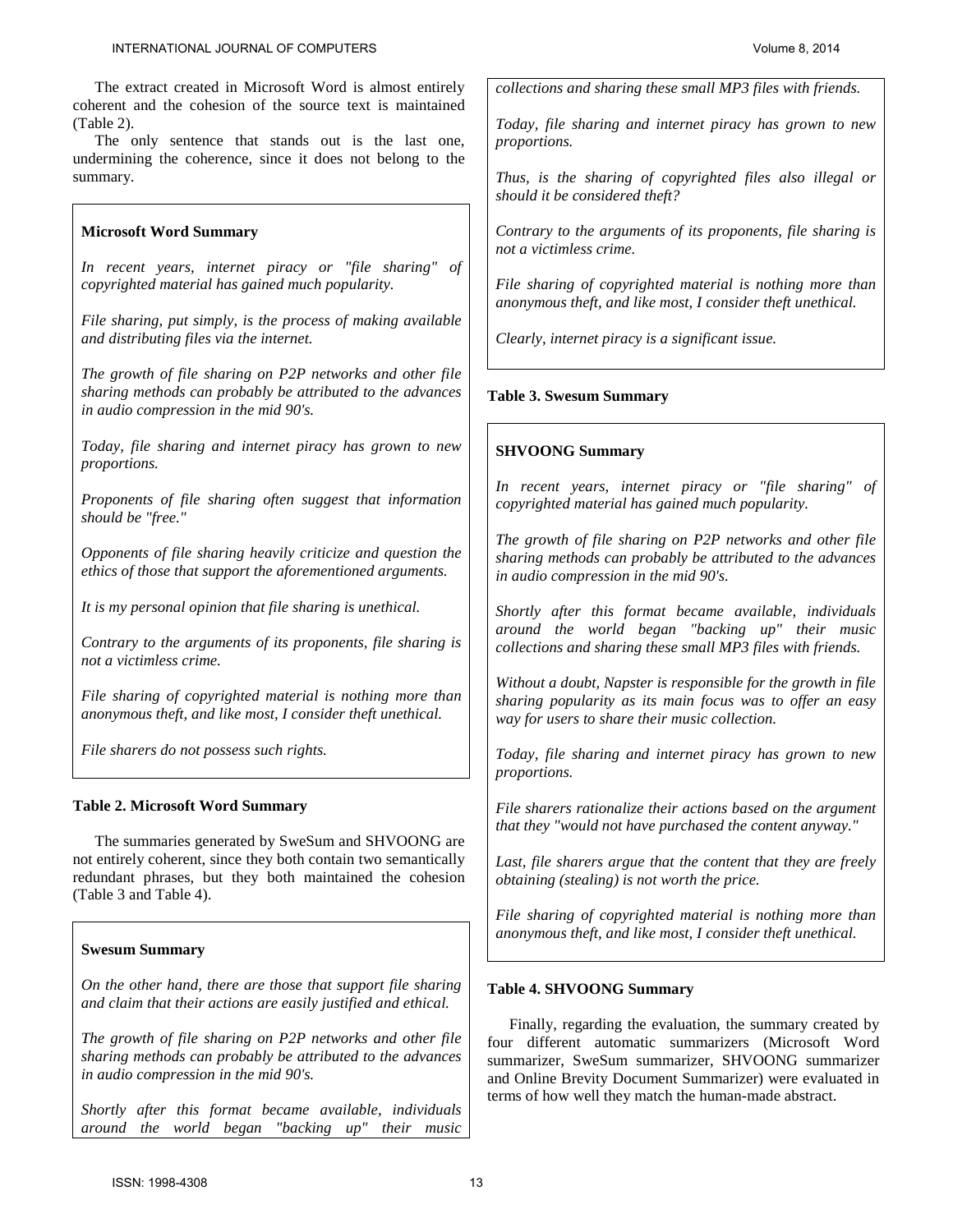Out of ten sentences in the summary created by Microsoft Word, only five sentences matched the human summary and were classified as relevant and salient.

Tthe other five sentences were classified as entirely redundant, since none of them matched the sentences in the human summary (not even the partial match).

However, all seven sentences in the Online Brevity Document Summarizer extract were salient and relevant, while the summary contained no redundant information.

Unlike the authors who made an abstract summary, the automatic summarizers literally took all sentences from the original text and included them in the final extract.

Furthermore, while creating their abstract, authors have deleted the irrelevant and repetitive words, shortened the sentences, took only sentence parts from the source text creating a new short sentence, and synthesized two or more sentences into one.

All sentences included in the abstract were based on the original source, but authors changed the order of some sentences in the abstract to obtain a better quality and cohesion.

All automatic summarizers, on the other hand, kept the original sentence order. It is interesting to point out that in the summary created in Microsoft Word, five out of ten extracted sentences were found at the beginning of a new paragraph in the source text.

Summing up all the above remarks, authors have concluded that although all automatic summarizers rely heavily on the surface methods of text summarization, they all generate informative extracts satisfying quality expectations of the human users.

## IV. COMPARISON OF THE AUTOMATIC SUMMARIES: MICROSOFT WORD, SWESUM, SHVOONG AND BREVITY

All four automatically created summaries are generic summaries. The summary created in Microsoft Word contains general information, while the other three can be classified as just-the-news summaries. When creating summaries, all four automatic summarizers used the word frequency method (or keyword method), although Online Brevity Document Summarizer did it to a much lesser extent.

The automatic summarizer Microsoft Word used the sentence position method and the keyword method.

SweSum also used the sentence position method, but, compared to Microsoft Word, did not extract only the sentences from the beginning of each section in the source text. The reason for this may be the additional feature in SweSum - sentences with bold text are given a higher score than the ones without it.

Furthemore, Swesum assigns a higher score to sentences containing numerical data. All these parameters (keywords, sentence position, bold text and numbers) are normalized and put in a naïve combination function with no special weighting to obtain the total score of each sentence in SweSum. Additionaly, the user of SweSum can also specify his own keywords to the system and thus obtain a more user-centered summarization approach.

Furthermore, SHVOONG summarizer included only two sentences from the beginning of the each section of the original document in its summary.

The Online Brevity Document Summarizer relied more on the sentence position method than the keyword method while creating the summary. None of the systems used a cue method.

We believe that the best summary was created with the Online Brevity Document Summarizer.

The reason for such opinion is that all seven sentences in the extract can be regarded as sentences that actually belong to the summary (i.e., TP - true positives).

Every sentence included in the summary is salient and relevant, while the summary has no redundant information.

The extracted text is also fully coherent which means that it makes sense as a whole.

Furthermore, summary is cohesive which means that its mechanical connections are correct. Hence, the extract has fluently and logically related sentences.

For the above explained reasons, authors have concluded that the extract made by the Online Brevity Document Summarizer is of high-quality and comparable to the human abstract by its informativity, coherence and cohesion.

V. EVALUATION OF THE WORD, SWESUM AND SHVOONG AUTOMATIC SUMMARIES AGAINST THE BREVITY SUMMARY

The automatic text summarization systems are usually evaluated with the common information retrieval metrics of precision and recall.

The human selects sentences from the source text that best convey its meaning and the sentences extracted by the automatic system get evaluated against the human selection.

Although all four machine-generated summaries represented 10% of the length of the source text, they did not contain the same number of sentences.

The summary created by the Online Brevity Document Summarizer had seven sentences.

The Microsoft Word summary had ten sentences, while the two summaries created by SweSum and SHVOONG both contained eight sentences.

Since we already manually determined that the Online Brevity Document Summarizer generates extracts of the quality comparable to the human extracts, we evaluated the three automatic summarization systems (Microsoft Word, SweSum and SHVOONG) against the Brevity.

The recall was calculated as the fraction of the sentences extracted by the Brevity that were also correctly identified by other systems.

Furthermore, the precision was calculated as the fraction of sentences extracted by the other systems that were correct.

The evaluation procedure determined the number of:

-**TP (true positives -** sentences that should belong to the summary and were included in it)

-**FN (false negatives -** sentences that should belong to the summary but were not included in it) and

-**FP (false positives -** sentences that should not belong to the summary but were included) for all three systems.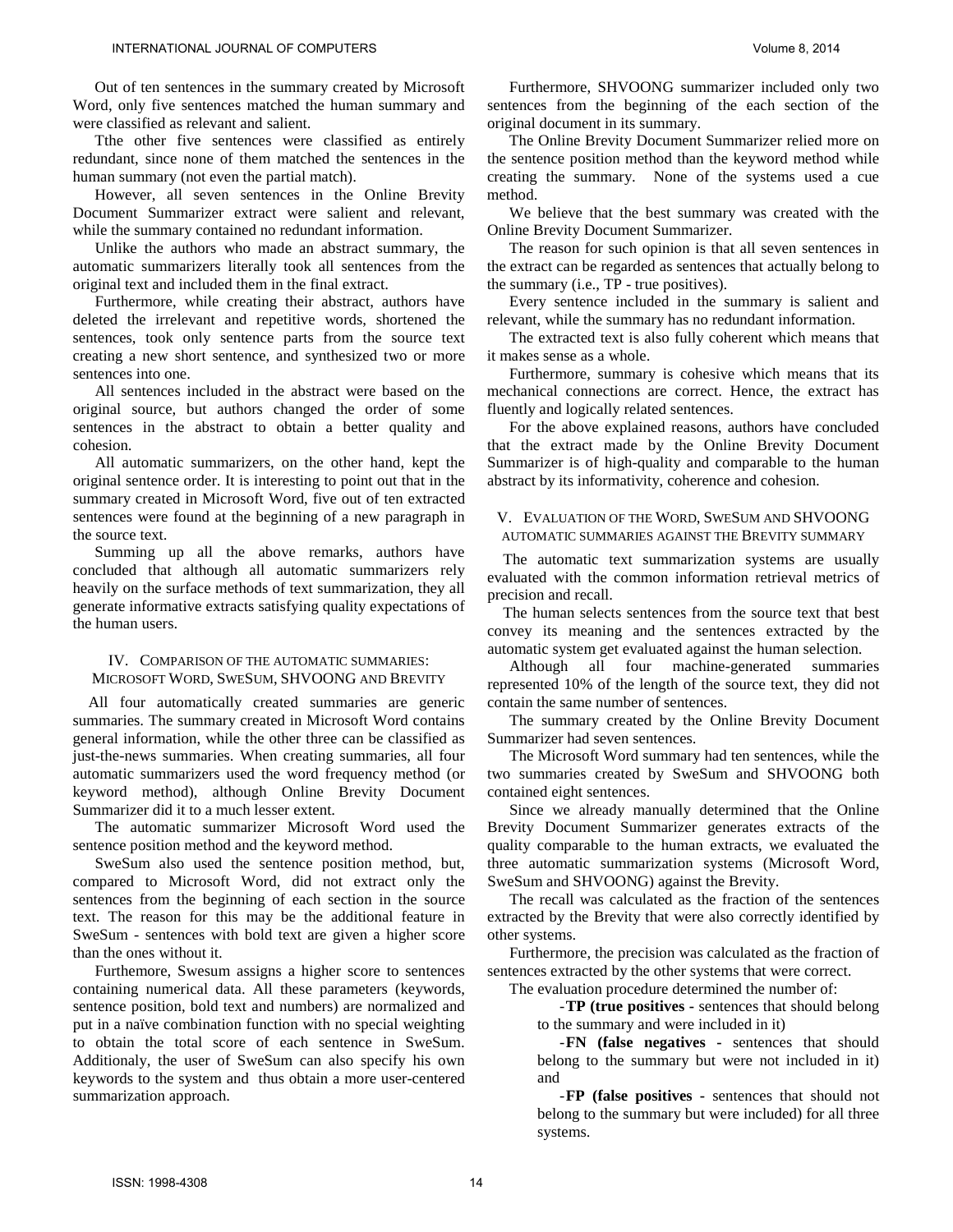Results obtained are given in Table 5.

$$
\text{Precision:} \quad \frac{\text{TP}}{\text{TP} + \text{FN}} \tag{1}
$$

Recall:  $_{\text{TD}}$  (2)

$$
\frac{\text{TP}}{\text{TP} + \text{FP}}
$$

The precision of SweSum was 0.125, as well as the precision of SHVOONG.

The same result might indicate that both automatic systems use the same summarization features. The precision of Microsoft Word was 0.1.

The recall for all three systems was 0.143.

It is interesting that SweSum and SHVOONG have chosen the four identical sentences in their summaries (out of 8).

While SweSum and Word share four identical sentences, SHVOONG and Word share three equal sentences.

| <b>Sentence</b><br><b>Number</b> | <b>SweSum</b> |        |                  | <b>SHVOONG</b> |        |                | Word         |        |          |
|----------------------------------|---------------|--------|------------------|----------------|--------|----------------|--------------|--------|----------|
|                                  | <b>TP</b>     | FN     | $\bf FP$         | <b>TP</b>      | FN     | $\bf FP$       | TP           | FN     | $\bf FP$ |
| $\overline{1}$                   |               | $+$    | $+$              | $^{+}$         |        |                | $+$          |        |          |
| $\overline{2}$                   |               | $^{+}$ | $+$              |                | $^{+}$ | $^{+}$         |              | $^{+}$ | $^{+}$   |
| $\mathfrak{Z}$                   |               | $+$    | $+$              |                | $+$    | $+$            |              | $+$    | $+$      |
| $\overline{4}$                   |               | $+$    | $+$              |                | $^{+}$ | $^{+}$         |              | $^{+}$ | $^{+}$   |
| $\sqrt{5}$                       |               | $^{+}$ | $+$              |                | $^{+}$ | $+$            |              | $+$    | $^{+}$   |
| 6                                |               | $^{+}$ | $+$              |                | $^{+}$ | $^{+}$         |              |        | $+$      |
| $\overline{7}$                   | $^{+}$        |        |                  |                | $^{+}$ | $^{+}$         |              | $^{+}$ | $^{+}$   |
| 8                                |               |        |                  |                |        | $+$            |              |        | $+$      |
| 9                                |               |        |                  |                |        |                |              |        | $^{+}$   |
| 10                               |               |        |                  |                |        |                |              |        | $^{+}$   |
| <b>Total</b>                     | $\mathbf{1}$  | 6      | $\boldsymbol{7}$ | $\mathbf{1}$   | 6      | $\overline{7}$ | $\mathbf{1}$ | 6      | 9        |

## **Table 1. Number of true positives (TP), false positives (FP) and false negatives (FN)**

## VI. CONCLUSION

In today's information age, text summaries represent a necessity. Due to huge savings in time, they represent a useful tool for managing the vast available online literature.

The process of summarization reduces the complexity and length of the original document, providing the visibility of the subject matter and key ideas of the work.

The professional summaries help users to make a decision regarding the genre of the document and the need to read it. Summaries can either be generic or query-oriented summaries intended for a specific domain.

The purpose of the summary depends mostly on the end user, who is the ultimate consumer, and on the context in which the summary will be used.

While creating a summary, humans usually produce the abstract, changing the order of words in a sentence, deleting the irrelevant and repetitive words, shortening the sentences and synthesizing two or more sentences into one.

Automatic summarizers compared in this paper, on the other hand, produce extracts, keeping the original sentences from the source document and generating informative and generic summaries.

They all use the sentence position method and the word frequency keyword method, but some of them (like SweSum) also use the additional features, such as the bold text and numbers.

In this paper we have compared four machine-generated summaries created with the Microsoft Word, SweSum, SHVOONG and Online Brevity Document Summarizer with the human-made summary.

We found out that the best summary was created by Brevity, since all seven sentences in the extract were salient and relevant, while the extract contained no redundant information. Since the extract was fully coherent and cohesive, we concluded that its quality was comparable to that of the human extracts.

Finally, we can conclude that although the automatic creation of a human-like summary requires different methods of both deep and shallow natural language analyisis, surface summarization methods used by the above mentioned text summarization systems proved to be computationally effective, universally applicable and effective in generating informative extracts satisfying quality expectations of the end users.

#### **REFERENCES**

- [1] Berger, A., Mittal, V.O. (2000) Query-relevant summarization using faqs. In Proceedings of the 38th Annual Meeting on Association for Computational Linguistics (ACL '00). Association for Computational Linguistics, Stroudsburg, PA, USA, pp. 294-301
- [2] Conroy J.M., Schlesinger J.D., O'Leary D.P. (2006) Topic-Focused Multi-document Summarization Using an Approximate Oracle Score. Proceedings of the COLING/ACL.
- [3] Jiaming Z. (2008) Exploiting Textual Structures of Technical Papers for Automatic Multi Document Summarization. PhD Thesis. Department of Mechanical Engineering, National University of Singapore.
- [4] Berkovsky S., Baldwin T., Zukerman I. (2008) Aspect-Based Personalized Text Summarization. Proceedings of 5th International Conference on Adaptive Hypermedia and Adaptive Web-Based Systems. pp. 267-270.
- [5] Rowley, J. (1982) Abstracting and Indexing. Clive Bingley, London.
- [6] Hovy, E., Lin, C-Y. (1998) Automated Text Summarization And The Summarist System, TIPSTER III, Final Report (SUMMAC). pp. 1-17
- [7] Strzalkowski, T., Wang J., Wise B. (1998) A robust practical text summarization system. In: Proceedings of the Fifteenth National Conference on AI. pp. 26-30
- [8] April, Rochester, NY, USA. Marcu, D. (1997) From discourse structures to text summaries. In the Proceedings of the 35th Annual Meeting of the Association for Computational Linguistics, (ACL'97/EACL'97)